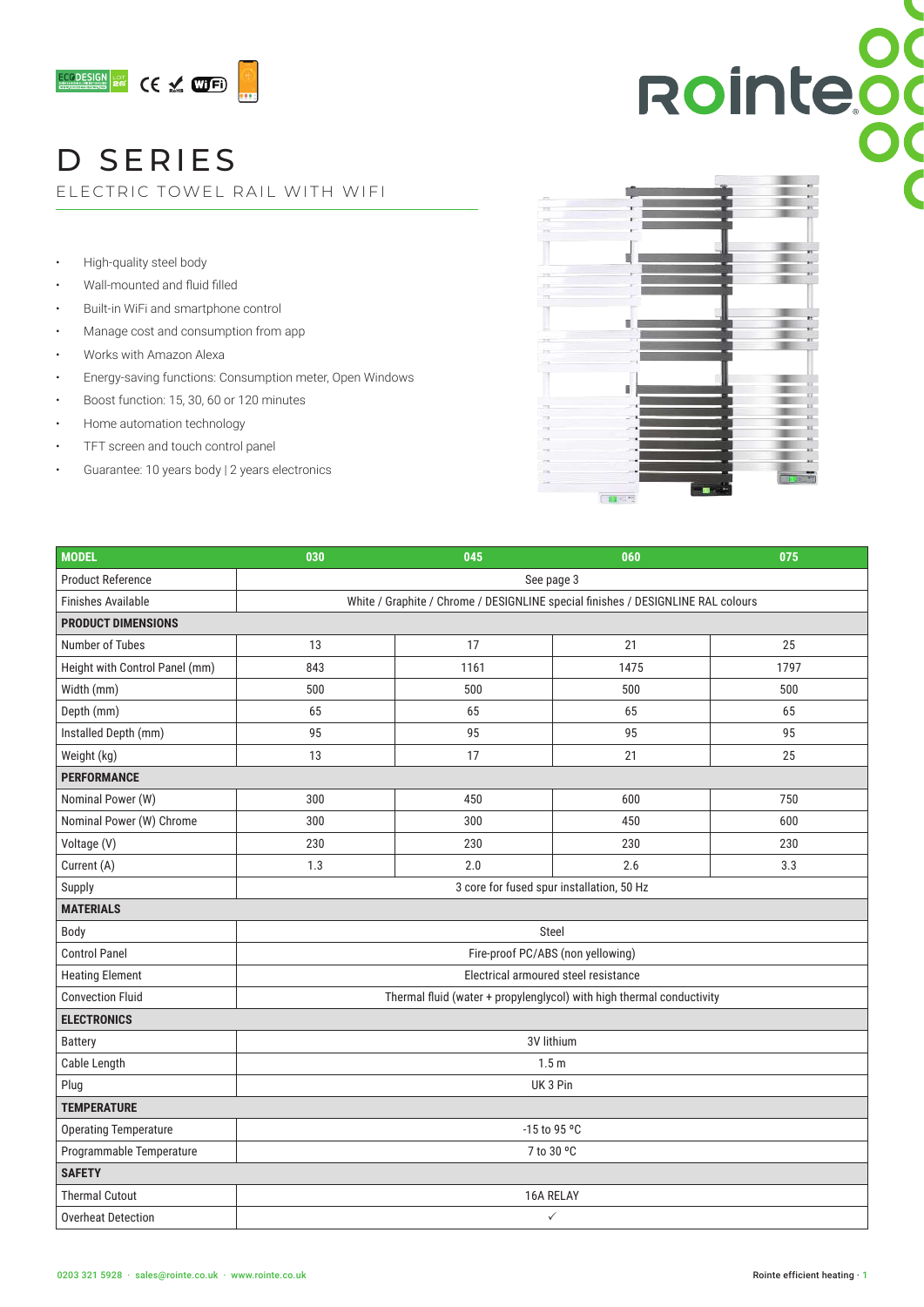| <b>MODEL</b>                       | 030                                                                | 045                            | 060  | 075  |  |
|------------------------------------|--------------------------------------------------------------------|--------------------------------|------|------|--|
| <b>TECHNOLOGY &amp; FUNCTIONS</b>  |                                                                    |                                |      |      |  |
| Home Automation Technology         |                                                                    | E-Life                         |      |      |  |
| <b>Preset Heating Programs</b>     |                                                                    |                                |      |      |  |
| Open Windows                       |                                                                    | $\checkmark$                   |      |      |  |
| Adaptive Start Up Mode             |                                                                    |                                |      |      |  |
| Presence Detect Mode               |                                                                    | Only when specifically ordered |      |      |  |
| Pilot Wire                         | Only when specifically ordered                                     |                                |      |      |  |
| Modes                              | Manual/Automatic, Comfort/Eco/Anti-frost/User                      |                                |      |      |  |
| <b>Boost Mode</b>                  | 15, 30, 60 or 120 minutes                                          |                                |      |      |  |
| Programming                        | 24/7                                                               |                                |      |      |  |
| <b>Consumption Meter</b>           | True Real Power meter                                              |                                |      |      |  |
| <b>CONTROLS &amp; INTERFACE</b>    |                                                                    |                                |      |      |  |
| Built-In Wifi                      | 2.4 GHz compatible                                                 |                                |      |      |  |
| <b>Operation Via App</b>           | <b>Rointe Connect</b>                                              |                                |      |      |  |
| Operation Via Remote Control       | ÷,                                                                 |                                |      |      |  |
| <b>Operation Via Control Panel</b> | $\checkmark$                                                       |                                |      |      |  |
| Works with Amazon Alexa            | ✓                                                                  |                                |      |      |  |
| Customisable Screen Colour         | Via Rointe Connect app                                             |                                |      |      |  |
| <b>Control Panel Lock</b>          | Via Rointe Connect app / Via Control Panel                         |                                |      |      |  |
| Keypad                             | <b>Touch Control</b>                                               |                                |      |      |  |
| Screen                             | 1.77" TFT                                                          |                                |      |      |  |
| <b>Control Menus</b>               | $\checkmark$                                                       |                                |      |      |  |
| <b>PACKAGING DIMENSIONS</b>        |                                                                    |                                |      |      |  |
| Height (mm)                        | 985                                                                | 1370                           | 1775 | 1985 |  |
| Width (mm)                         | 550                                                                | 550                            | 550  | 550  |  |
| Depth (mm)                         | 100                                                                | 100                            | 100  | 100  |  |
| <b>CERTIFICATIONS</b>              |                                                                    |                                |      |      |  |
| <b>CE</b>                          |                                                                    | $\checkmark$                   |      |      |  |
| RoHS                               | $\checkmark$                                                       |                                |      |      |  |
| Lot20/Ecodesign                    | $\checkmark$                                                       |                                |      |      |  |
| IP Rating                          | <b>IP44</b>                                                        |                                |      |      |  |
| <b>Protection Grade</b>            | Class II                                                           |                                |      |      |  |
| <b>INSTALLATION</b>                |                                                                    |                                |      |      |  |
| Mounting                           | Wall                                                               |                                |      |      |  |
| Direction                          | Vertical                                                           |                                |      |      |  |
| Supplied With                      | Plug, Cable, Installation Kit (template, brackets, screws), Manual |                                |      |      |  |
| <b>GUARANTEE</b>                   |                                                                    |                                |      |      |  |
| <b>Body Guarantee</b>              | 10 years                                                           |                                |      |      |  |
| <b>Electronics Guarantee</b>       | 2 years                                                            |                                |      |      |  |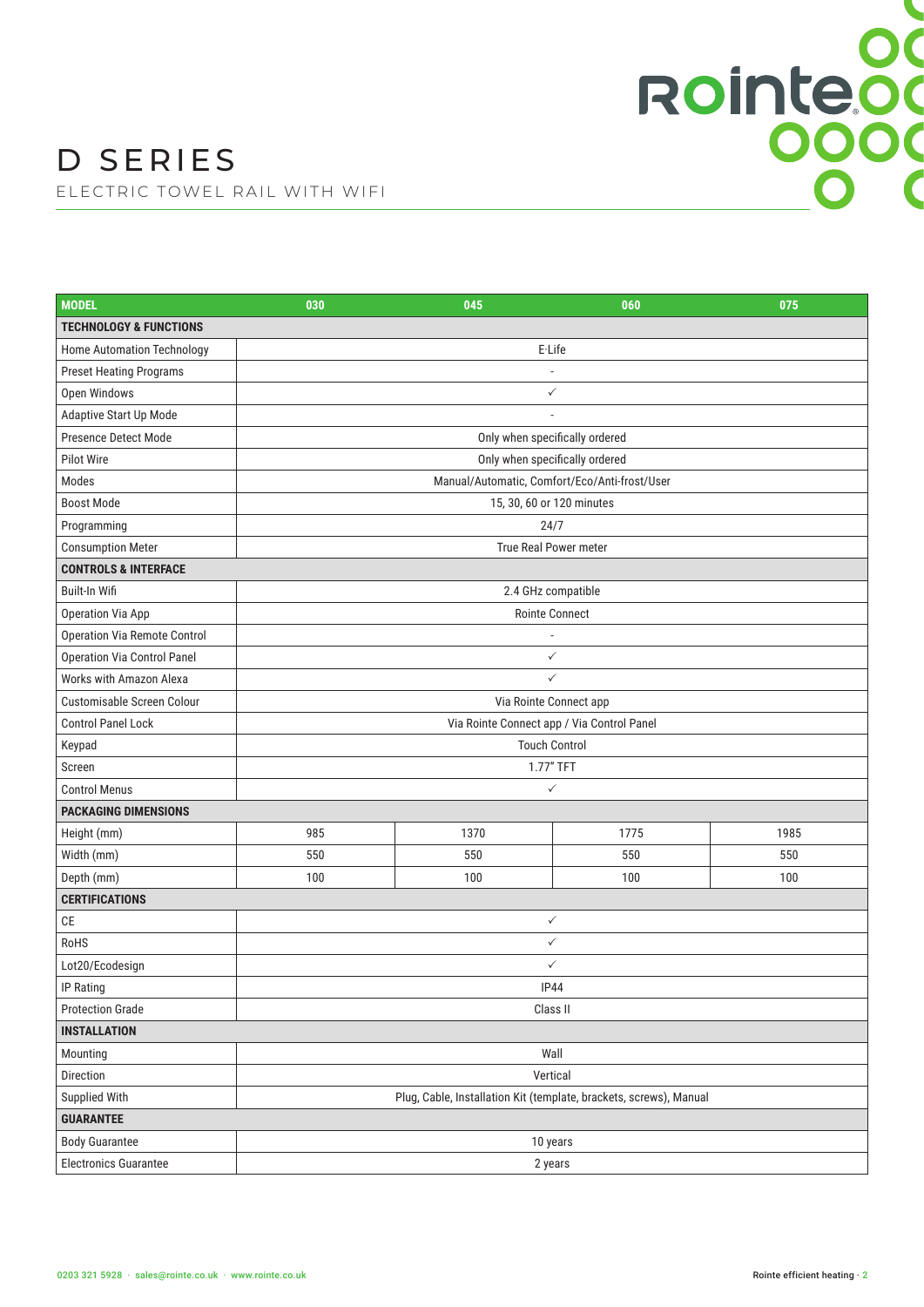# D SERIES

ELECTRIC TOWEL RAIL WITH WIFI

| <b>MODEL</b>                       | 030                      | 045         | 060         | 075         |  |
|------------------------------------|--------------------------|-------------|-------------|-------------|--|
| <b>STANDARD</b>                    | <b>PRODUCT REFERENCE</b> |             |             |             |  |
| White RAL 9016                     | DTI030SEW                | DTI045SEW   | DTI060SEW   | DTI075SEW   |  |
| Graphite                           | DTI030SEB                | DTI045SEB   | DTI060SEB   | DTI075SEB   |  |
| Chrome                             | DTI030SEC                | DTI045SEC   | DTI060SEC   | DTI075SEC   |  |
| <b>DESIGNLINE SPECIAL FINISHES</b> | <b>PRODUCT REFERENCE</b> |             |             |             |  |
| Amazon (green oxide)               | DTI030AOV                | DTI045AOV   | DTI060AOV   | DTI075AOV   |  |
| Detroit (brown oxide)              | DTI030AOL                | DTI045AOL   | DTI060AOL   | DTI075AOL   |  |
| Tokyo (silver satin oxide)         | DTI030AOX                | DTI045AOX   | DTI060AOX   | DTI075AOX   |  |
| Maldives (black copper)            | DTI030ACM                | DTI045ACM   | DTI060ACM   | DTI075ACM   |  |
| Aura (24 carat polished gold)      | DTI030AOB                | DTI045AOB   | DTI060AOB   | DTI075AOB   |  |
| <b>DESIGNLINE RAL COLOURS</b>      | <b>PRODUCT REFERENCE</b> |             |             |             |  |
| Oyster White (RAL 1013)            | DTI30R1013T              | DTI45R1013T | DTI60R1013T | DTI75R1013T |  |
| Pearl Beige (RAL 1035)             | DTI30R1035T              | DTI45R1035T | DTI60R1035T | DTI75R1035T |  |
| Flame Red (RAL 3000)               | DTI30R3000T              | DTI45R3000T | DTI60R3000T | DTI75R3000T |  |
| Pearl Ruby Red (RAL 3032)          | DTI30R3032T              | DTI45R3032T | DTI60R3032T | DTI75R3032T |  |
| Pastel Blue (RAL 5024)             | DTI30R5024T              | DTI45R5024T | DTI60R5024T | DTI75R5024T |  |
| Agate Grey (RAL 7038)              | DTI30R7538T              | DTI45R7538T | DTI60R7538T | DTI75R7538T |  |
| Traffic Grey A (RAL 7042)          | DTI30R7542T              | DTI45R7542T | DTI60R7542T | DTI75R7542T |  |
| Tarpaulin Grey (RAL 7010)          | DTI30R7510T              | DTI45R7510T | DTI60R7510T | DTI75R7510T |  |
| Colza Yellow (RAL 1021)            | DTI30R1021T              | DTI45R1021T | DTI60R1021T | DTI75R1021T |  |
| Pearl Green (RAL 6035)             | DTI30R6035T              | DTI45R6035T | DTI60R6035T | DTI75R6035T |  |
| Light Pink (RAL 3015)              | DTI30R3015T              | DTI45R3015T | DTI60R3015T | DTI75R3015T |  |

STANDARD finishes

DESIGNLINE

special finishes

**DESIGNLINE** RAL colours













Tarpaulin grey (RAL 7010) Colya yellow (RAL 1021) Pearl green (RAL 6035) Light pink (RAL 3015)











Please note the DESIGNLINE ranges have a 4 to 6 week lead time depending on stock availabilty and the finish/colour chosen. Images shown may not reflect the exact reproduction of tones, brightness and

colours, so they are for guidance only.

Rointeod





Amazon (green oxide)

Oyster white (RAL 1013)

Traffic grey A (RAL 7042)